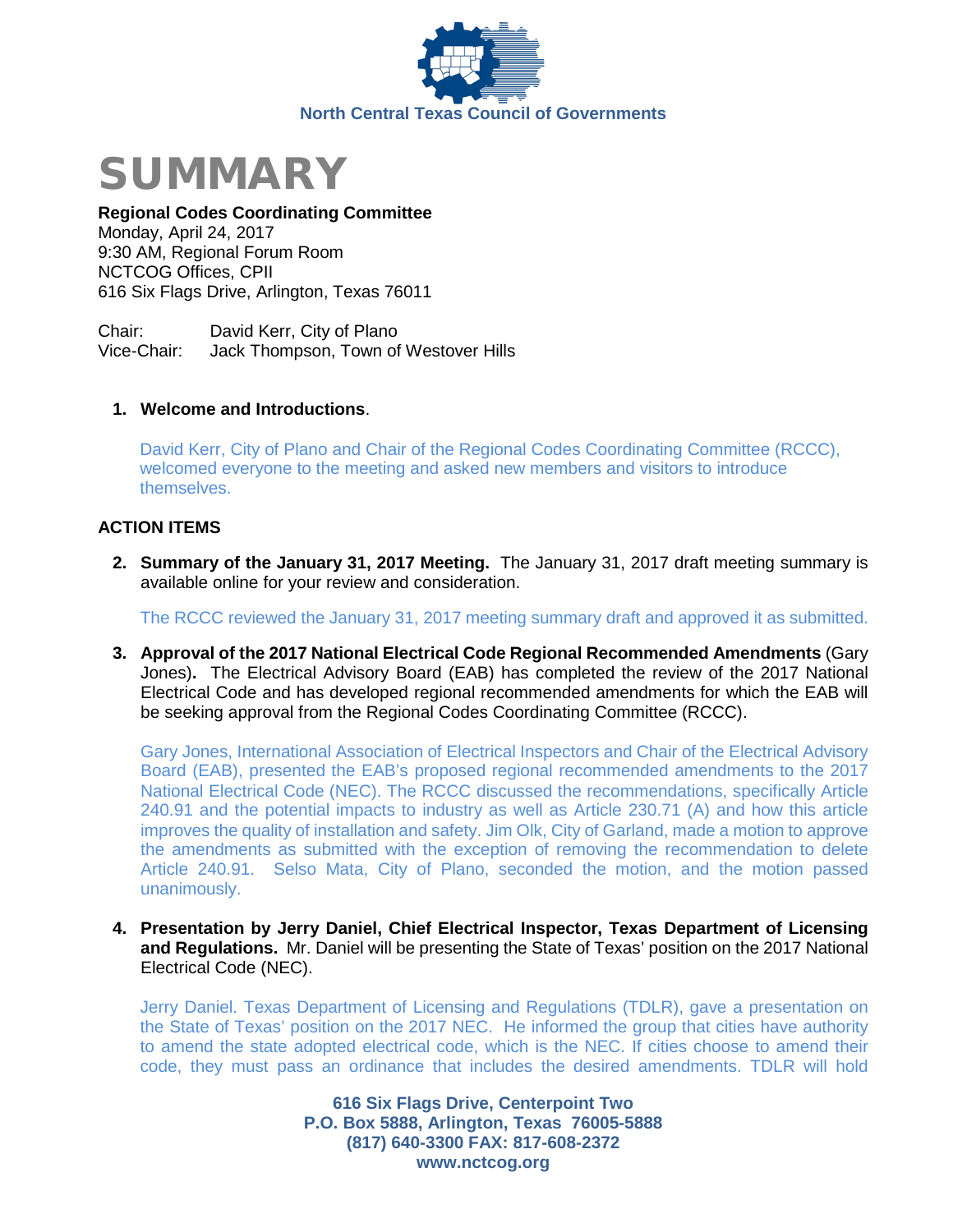contractors to the state adopted code. Mr. Daniel recommended two possible amendments to the 2017 NEC: requiring continuous supervision of contractors and requiring subcontractors to permit their work. Mr. Daniel mentioned a free upcoming training for authorities having jurisdiction (AHJs) to be held in Irving on July 18, 2017.

**5. Guidance for Air Leakage Protocol** (Ed Dryden) - The Energy and Green Advisory Board (EGAB) will present the "NCTCOG Approved Methodology for Establishing Code Compliant Multifamily Residences Based on Measured Total Air Leakage Results Guidance for Code Officials, Raters, and Builders" (Guidance) for approval from the RCCC.

Ed Dryden, City of Dallas and Chair of the EGAB, explained the reasoning behind the development of the Guidance. Stan Folsom, Systemhause, made a motion to approve the document. Phil Crone, Dallas Builders Association and voting alternate for David Lehde, seconded the motion, and the motion passed unanimously.

**6. RCCC Work Program Update and Code Adoption Survey Results** – NCTCOG will present the proposed Work Program to the RCCC for approval. The results of the code adoption survey will also be presented for discussion related to the priorities included in the proposed Work Program.

Cassidy Campbell, NCTCOG, and Mr. Kerr presented an overview of the proposed RCCC Work Program and explained the results of the 2017 code adoption survey as they relate to the Work Program priorities. Mr. Olk proposed a rearrangement and consolidation of the priorities listed in Appendix B. Bahman Yazdani, Texas A&M Energy Systems Laboratory, made a motion to approve the Work Program with two amendments: 1) amending the priorities list to match Mr. Olk's proposal and 2) including a cap of \$7,500 per entity on private sector contributions. Mr. Olk seconded the motion, and the motion passed unanimously.

**7. Approval of Advisory Board Members for Appointment** (Ed Dryden) - The Energy and Green Advisory Board (EGAB) will seek approval for the appointment of Steven McPherson, Senior Plans Examiner, City of Mansfield.

Mr. Dryden briefed the RCCC on the qualifications of Steven McPherson, Senior Plans Examiner, City of Mansfield. Mr. Olk made a motion to approve the appointment of Mr. McPherson to the EGAB. Mr. Yazdani seconded the motion, and the motion passed unanimously.

#### **DISCUSSION**

**8. Building Code Requirements** (Bruce Rachel) – Mr. Rachel will discuss requirements for elevators to have two-way communication devices for individuals with temporary and/or permanent disabilities.

Bruce Rachel, Hensley Lamkin Rachel, Inc., briefly discussed the requirements for elevators to have two-way communication devices for individuals with temporary and/or permanent disabilities. Mr. Rachel will be emailing RCCC members a document summarizing the issue, and this item will be discussed at the next meeting.

**9. Standards for Electronic Plan Submittal** (Jim Olk) – The RCCC will discuss whether or not to establish a subcommittee to review and make a recommendation regarding standards for electronic plan submittal.

This item was tabled until the next meeting.

**616 Six Flags Drive, Centerpoint Two P.O. Box 5888, Arlington, Texas 76005-5888 (817) 640-3300 FAX: 817-608-2372 www.nctcog.org**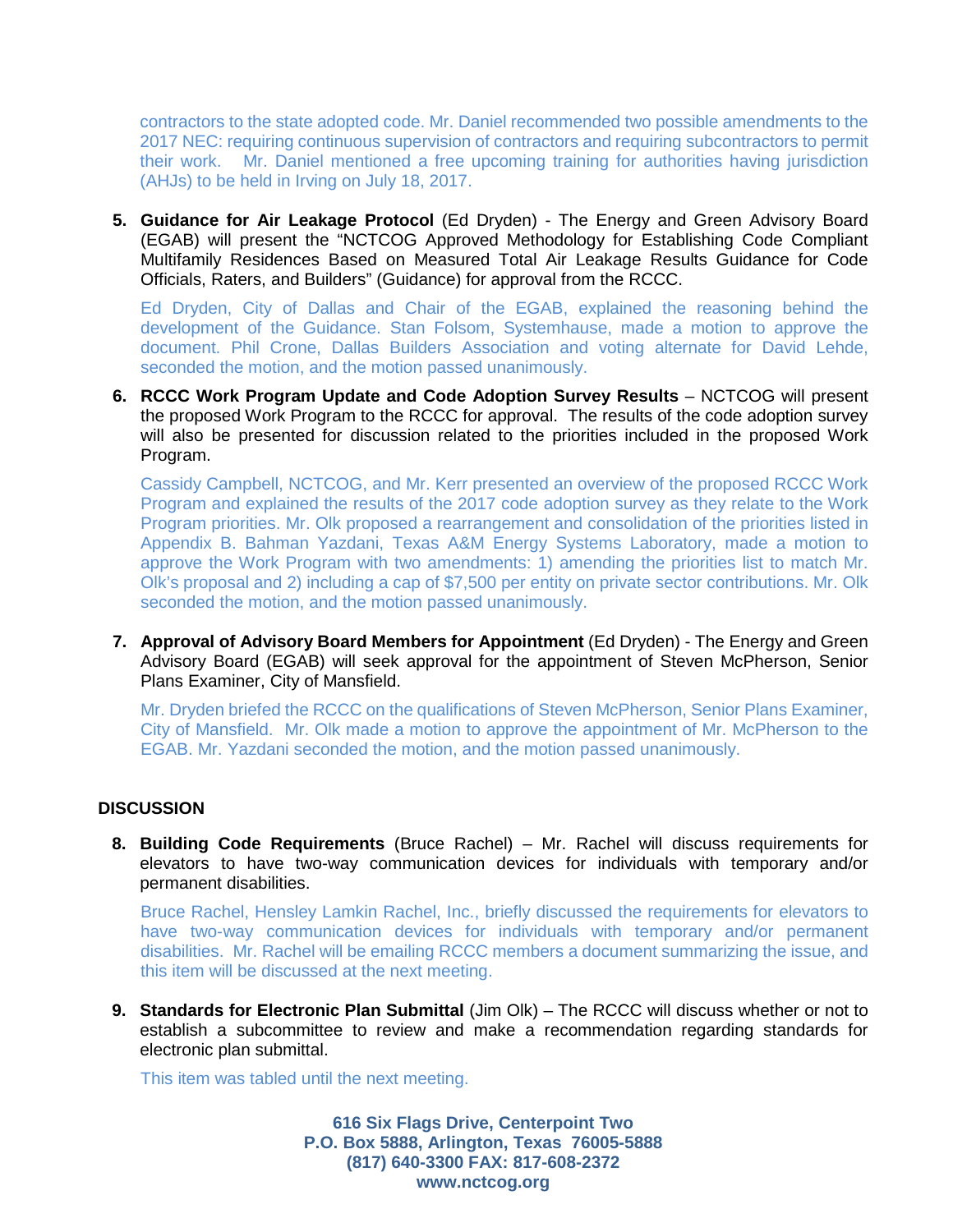

**10. 2015 International Residential Code (IRC) Section 313** (Bob Morgan) – Mr. Morgan will discuss the deletion of Section 313 from the 2015 IRC as recommended by the 2015 NCTCOG amendments to the IRC and the possibility of replacing it in the 2018 code review.

This item was tabled until the next meeting.

**11. FY2018 RCCC Reappointments and Appointments.** In May, committee members with expiring terms will receive notification that his/her term is expiring and will be provided with reappointment/nomination forms. NCTCOG will also request nominations for Chair and Vice Chair. The individuals nominated for appointment and reappointment will be brought to the RCCC for approval at the July 19, 2017 meeting.

Ms. Campbell briefly discussed the upcoming RCCC reappointment and appointment process.

**12. Legislative Update –** NCTCOG will provide a matrix of bills relevant to building codes filed in the current legislative session.

Ms. Campbell briefly discussed the matrix of bills relevant to building codes filed in the current legislative session. Mr. Olk highlighted the importance of HB 1120, and Ms. Gray highlighted the importance of SB 636. The matrix will be available online on the RCCC website, and Ms. Campbell will email a link out to committee members.

## **OTHER BUSINESS AND ROUNDTABLE DISCUSSION**

#### **13. Future Agenda Items**.

No future agenda items were discussed.

**14. Roundtable Topics/Other Business**. RCCC members and NCTCOG may share additional items of interest as time allows.

Phil Crone, Dallas Builder's Association, discussed the tariffs recently imposed upon Canadian lumber by the Trump Administration. Mr. Crone believes this will have a significant negative impact on the home building industry as the tariffs are expected to increase the cost of lumber by 10 to 25 percent.

**15. Schedule for the Next RCCC Meeting**. The next meeting date is to be determined.

#### **16. Adjournment**.

If you have any questions regarding the meeting or agenda items, please contact Cassidy Campbell by phone at (817) 608-2368, or by email at [ccampbell@nctcog.org.](mailto:ccampbell@nctcog.org)

If you plan to attend this public meeting and you have a disability that requires special arrangements at the meeting, please contact Brian Geck by phone at (817) 608-2361 or by email at bgeck@nctcog.org, 72 hours in advance of the meeting. Reasonable accommodations will be made to assist your needs.

> **616 Six Flags Drive, Centerpoint Two P.O. Box 5888, Arlington, Texas 76005-5888 (817) 640-3300 FAX: 817-608-2372 www.nctcog.org**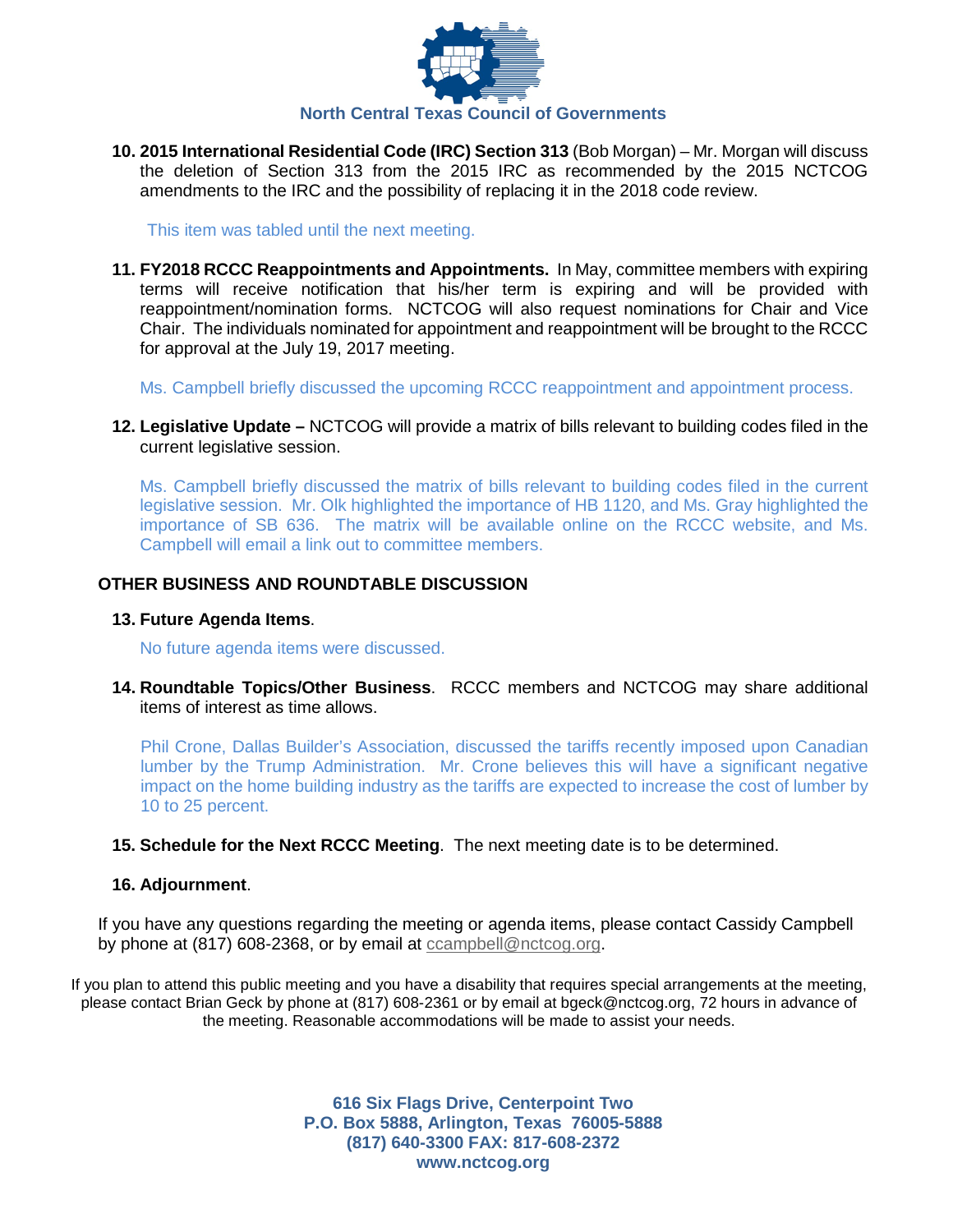

Regional Codes Coordinating Committee<br>9:30 A.M., Monday, April 24, 2017<br>Regional Forum Room

# **MEMBER SIGN IN SHEET**

| <b>NAME</b>             | <b>SIGNATURE</b> | <b>ORGANIZATION</b>                 |
|-------------------------|------------------|-------------------------------------|
| <b>Suzanne Arnold</b>   |                  | <b>City of Coppell</b>              |
| <b>Larry Bartlett</b>   |                  | <b>TDIndustries</b>                 |
| <b>Joe Bass</b>         |                  | Hillwood                            |
| <b>Jack Baxley</b>      |                  | <b>TEXO</b>                         |
| <b>Clayton Chandler</b> |                  | <b>City of Mansfield</b>            |
| <b>Paul Coker</b>       |                  | <b>City of Mansfield</b>            |
| <b>Greg Contreras</b>   |                  | <b>City of Duncanville</b>          |
| <b>Steve Covington</b>  |                  | <b>City of Frisco</b>               |
| Ed Dryden               |                  | <b>City of Dallas</b>               |
| <b>Stan Folsom</b>      |                  | <b>Systemhause</b>                  |
| <b>Tommy Ford</b>       |                  | <b>Tommy Ford Construction Co.</b>  |
| <b>Allison Gray</b>     |                  | <b>City of Fort Worth</b>           |
| <b>Danny Hartz</b>      |                  | <b>Town of Flower Mound</b>         |
| <b>Gary Jones</b>       |                  | IAEI.                               |
| <b>David Kerr</b>       |                  | <b>City of Plano</b>                |
| <b>David Lehde</b>      |                  | <b>Dallas Builders Association</b>  |
| <b>Selso Mata</b>       |                  | <b>City of Plano</b>                |
| <b>Bob Morgan</b>       |                  | <b>City of Fort Worth</b>           |
| Jim Olk                 |                  | <b>City of Garland</b>              |
| Ted Padgett             | ж.               | <b>City of Dallas</b>               |
| <b>David Pendley</b>    |                  | <b>City of North Richland Hills</b> |
| <b>Amy Porter</b>       |                  | <b>UT Dallas</b>                    |
| <b>Bruce Rachel</b>     |                  | Hensley Lamkin Rachel, Inc.         |
| <b>Rick Ripley</b>      |                  | <b>City of Arlington</b>            |
| <b>Kirk Smith</b>       | mino             | <b>Town of Highland Park</b>        |
| <b>Jack Thompson</b>    |                  | <b>Town of Westover Hills</b>       |
| <b>Gilbert Urvina</b>   |                  | <b>City of Frisco</b>               |
| <b>Bahman Yazdani</b>   |                  | <b>Texas A&amp;M ESL</b>            |